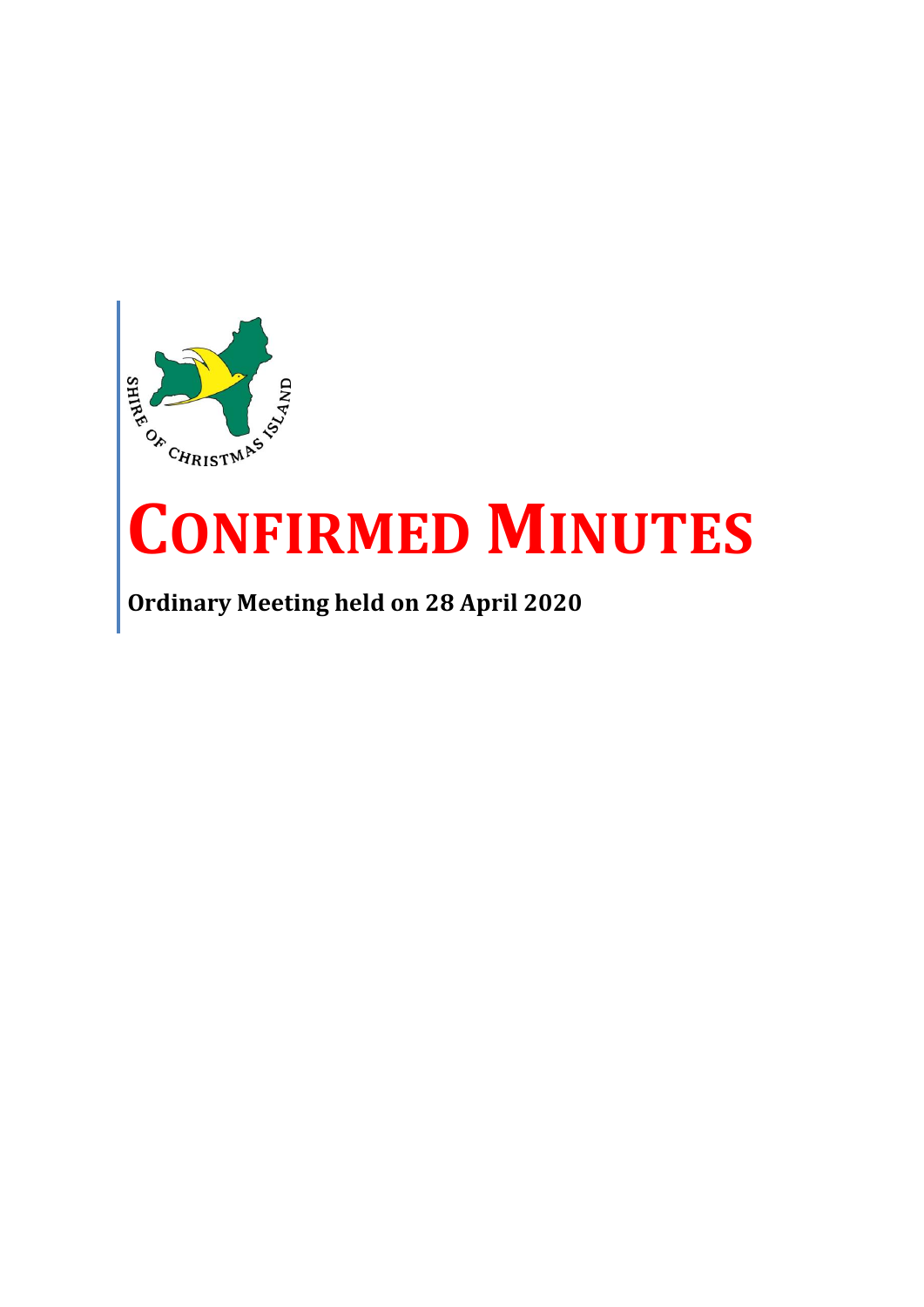

# **Minutes of the Ordinary meeting of the Shire of Christmas Island held by teleconference at 7.00pm on Tuesday 28 April 2020**

# **TABLE OF CONTENTS**

 $\blacksquare$ 

| <b>Agenda</b><br>No. | <b>Item</b>                                                                                                             | Page           |
|----------------------|-------------------------------------------------------------------------------------------------------------------------|----------------|
| 1                    | <b>DECLARATION OF OPENING/ANNOUNCEMENT OF VISITORS</b>                                                                  | $\mathbf{1}$   |
|                      | SHIRE PRESIDENT DECLARED THE MEETING OPEN AT 7.05PM<br>1.1                                                              |                |
|                      | RECORD OF ATTENDANCES/APOLOGIES/LEAVE OF ABSENCE GRANTED/DECLARATION OF<br>FINANCIAL/PROXIMITY & IMPARTIALITY INTERESTS |                |
|                      | 2.1<br><b>RECORD OF ATTENDANCE</b>                                                                                      |                |
| $\overline{2}$       | 2.2<br><b>LEAVE OF ABSENCE</b>                                                                                          | 1              |
|                      | 2.3<br>APOLOGY                                                                                                          |                |
|                      | 2.4<br>DECLARATION OF FINANCIAL/IMPARTIALITY/PROXIMITY INTEREST                                                         |                |
| 3                    | RESPONSE TO PREVIOUS PUBLIC QUESTION TAKEN ON NOTICE                                                                    | $\mathbf{1}$   |
| 4                    | <b>PUBLIC QUESTION TIME</b>                                                                                             | $\overline{2}$ |
| 5                    | <b>APPLICATION FOR LEAVE OF ABSENCE</b>                                                                                 | 6              |
| 6                    | PETITIONS/DEPUTATIONS/PRESENTATIONS                                                                                     |                |
|                      | CONFIRMATION OF MINUTES OF PREVIOUS MEETING(S)/BUSINESS ARISING FROM<br><b>PREVIOUS MEETINGS</b>                        |                |
| 7                    | MINUTES OF ORDINARY COUNCIL MEETING HELD ON 24 MARCH 2020<br>7.1                                                        | 6              |
|                      | 7.2<br><b>BUSINESS ARISING FROM THE MINUTES OF PREVIOUS MEETINGS</b>                                                    |                |
| 8                    | ANNOUNCEMENTS BY THE PRESIDING MEMBER WITHOUT DISCUSSION                                                                | $\overline{7}$ |
| 9                    | <b>COMMITTEE REPORTS</b>                                                                                                | 7              |
|                      | 9.1<br><b>MINUTES OF COMMUNITY CONSULTATIVE COMMITTEE MEETINGS</b>                                                      |                |
| 10                   | <b>OFFICER REPORTS</b>                                                                                                  |                |
| 10.1                 | <b>CHIEF EXECUTIVE OFFICER</b>                                                                                          |                |
|                      | 10.1.1 SOCI - COVID-19 RESPONSE                                                                                         | 7              |
|                      | 10.1.2<br>PROPOSED RETROSPECTIVE GROUPED DWELLING ADDITION (DECK)                                                       |                |
|                      | <b>SETTLEMENT FORESHORE RECREATION RESERVE MANAGEMENT ORDER</b><br>10.1.3                                               |                |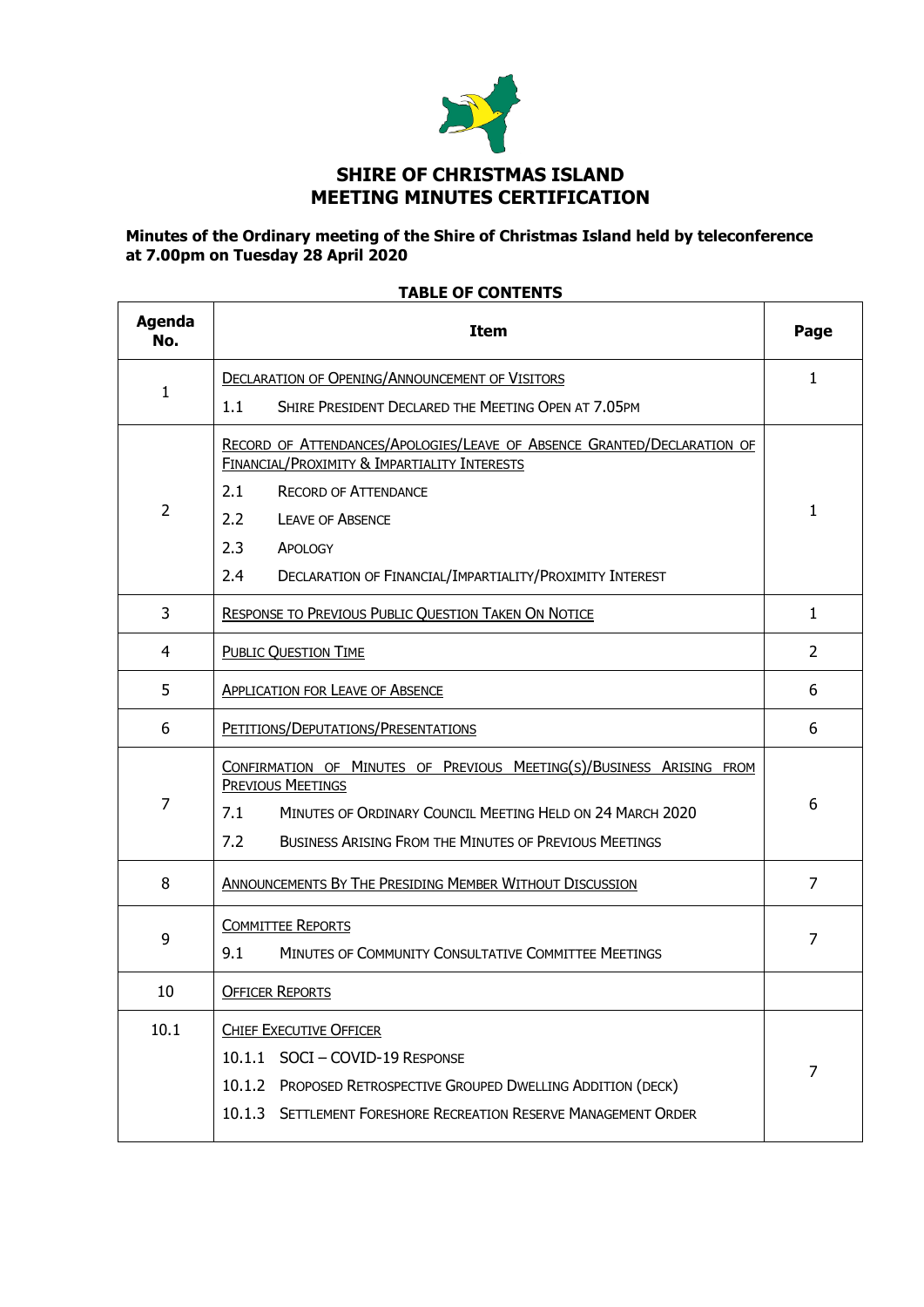| 10.2 | <b>MANAGER FINANCE AND IT</b><br>10.2.1 SCHEDULE OF ACCOUNTS - MARCH 2020<br>10.2.2 FINANCIAL STATEMENTS - MARCH 2020<br>10.2.3 OUTSTANDING RATES/DEBTORS REPORT 31 MARCH 2020 | 8  |
|------|--------------------------------------------------------------------------------------------------------------------------------------------------------------------------------|----|
| 10.3 | <b>MANAGER COMMUNITY/RECREATION SERVICES &amp; TRAINING</b>                                                                                                                    | 8  |
| 10.4 | <b>MANAGER WORK, SERVICES &amp; WASTE</b>                                                                                                                                      | 8  |
| 10.5 | <b>MANAGER GOVERNANCE, RESEARCH, POLICY AND GRANTS</b>                                                                                                                         | 8  |
| 11   | <b>ELECTED MEMBERS MOTIONS OF WHICH PREVIOUS NOTICE HAS BEEN GIVEN</b>                                                                                                         | 8  |
| 12   | NEW BUSINESS OF AN URGENT NATURE INTRODUCED BY DECISION OF THE MEETING                                                                                                         | 8  |
| 13   | <b>BEHIND CLOSED DOORS</b>                                                                                                                                                     | 10 |
| 14   | <b>CLOSURE OF MEETING</b><br>THE SHIRE PRESIDENT CLOSED THE MEETING AT 8.55PM                                                                                                  | 10 |
| 15   | DATE OF NEXT MEETING: 26 MAY 2020                                                                                                                                              | 10 |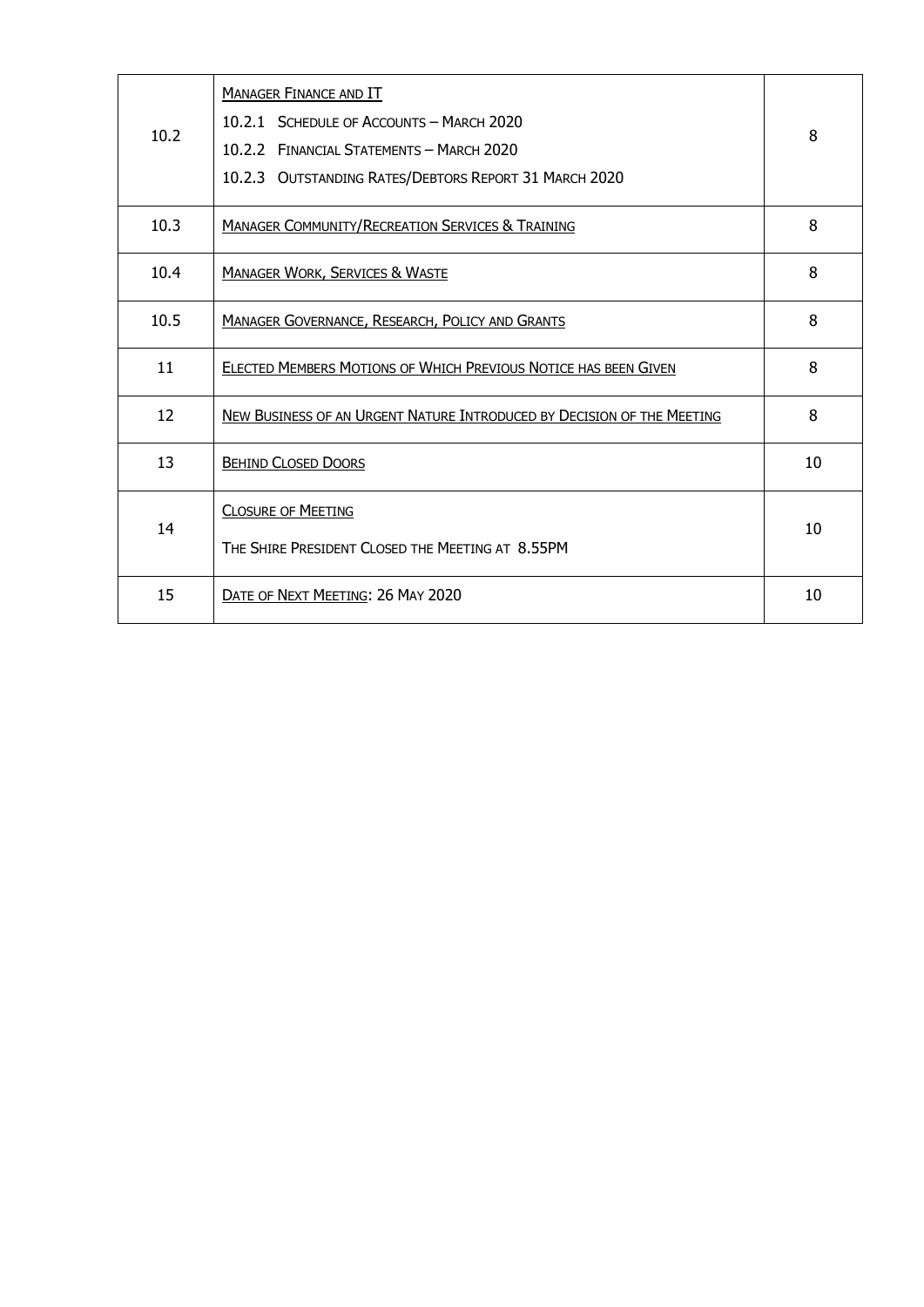

#### **CONFIRMED MINUTES**

**Ordinary Meeting of the Shire of Christmas Island held by teleconference at 7.00pm on Tuesday 28 April 2020**

## <span id="page-3-0"></span>**1 DECLARATION OF OPENING/ANNOUNCEMENT OF VISITORS**

1.1 The Shire President declared the meeting open at 7.05pm.

#### <span id="page-3-1"></span>**2 RECORD OF ATTENDANCE/APOLOGIES/LEAVE OF ABSENCE/ DECLARATIONS OF FINANCIAL INTEREST**

2.1 Record of Attendance Deputy President **Cr Kee Heng FOO** Councillors Cr Philip **WOO**

Shire President Cr Gordon **THOMSON** Cr Kelvin Kok Bin **LEE** Cr Hafiz **MASLI** Cr Morgan Boon Hwa **SOH** Cr Farzian **ZAINAL** Cr Azmi **YON** Cr Vincent Cheng-Siew **SAW**

**Chief Executive Officer Chief Executive Officer Chief Executive Officer Chief Executive Officer Chief Executive Officer** Manager Finance and Admin So Hon **GAN** Manager Research,Policy,Governance & Grants/Minute Taker Chris **SU**

# 2.2 **Leave of Absence**

2.3 **Apologies** Manager Community/Recreation Services **Community/Recreation Services** Manager Works, Services & Waste Graeme **HEDDITCH** 

## 2.4 **Declarations of Financial/Impartiality/Proximity Interest**

# <span id="page-3-2"></span>**3 RESPONSE TO PREVIOUS PUBLIC QUESTIONS TAKEN ON NOTICE**

<span id="page-3-3"></span>

| 24.3.20<br><b>Item</b> | <b>Description</b>                                                                                                       | <b>Action</b>                                                                                                                                                                                             |
|------------------------|--------------------------------------------------------------------------------------------------------------------------|-----------------------------------------------------------------------------------------------------------------------------------------------------------------------------------------------------------|
| 4.1                    | Bryce Clarke, glyphosate query                                                                                           | Letter sent to Bryce Clarke 9/4<br>(no response received)                                                                                                                                                 |
| 4.2                    | Bryce Clarke, plastics burning                                                                                           | Letter sent to Bryce Clarke 9/4<br>(no response received)                                                                                                                                                 |
| 4.3                    | Bryce Clarke, caravan park                                                                                               | Letter sent to Bryce Clarke 9/4<br>(no response received)                                                                                                                                                 |
| 4.4                    | Cr Zainal, Lily beach watertank refill<br>schedule                                                                       | Refilled once per month                                                                                                                                                                                   |
| 4.5                    | Cr Zainal, query on when public will be<br>notified of Environmental Planning<br>Session schedule cancellations / delays | Social Distancing in the State of<br>Emergency has effectively cancelled the<br>activities in the Enviro Plan 2020 until<br>further notice. Announcements on their<br>reschedule will be made post-COVID. |
| 7.2.1                  | Cr Zainal, progress on speed hump<br>installation at Jalan Pantai                                                        | Completed by Works and Services                                                                                                                                                                           |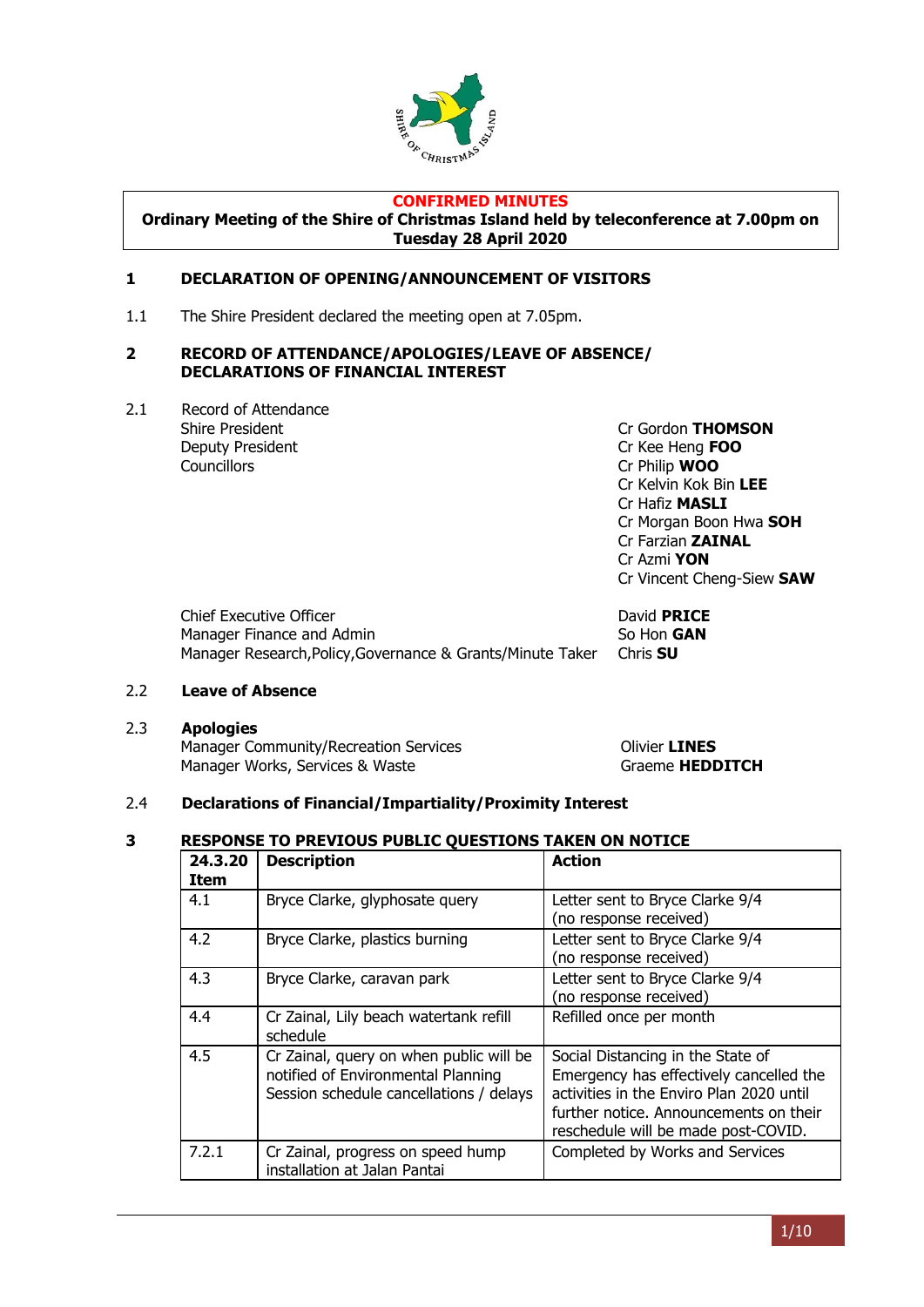## **4 PUBLIC QUESTION TIME**

## 4.1 **Jahna LUKE of 28 Seaview Drive, Christmas Island 6798 wrote to the CEO her question as advised by the public notice 15/20 of 24 April 2020.**

**"Are there any plans for a footpath from Settlement/Flying Fish Cove Silver City and beyond to enable Christmas Island's youth to travel home legally after the hours of darkness?"**

**Our son was recently given a warning from the Christmas Island Police for riding his bike between the round-about and George Fam Centre after dark. There is currently no legal way for our kids to travel home from the Cove after dark.**

# **Answer**

There are no current plans in place for a footpath between Flying Fish Cove and Silver City because to date, despite efforts to do so, we have been unable to create a safe pathway on public land.

The Shire is currently looking at the footpaths from Drumsite to Poon Saan and also from Phosphate Hill Road to the Recreation Centre.

The Shire has applied for grants to bring these works forward and is waiting for a response to our application.

## 4.2 **David WATCHORN of 2/111 Gaze Road, Christmas Island wrote to the CEO his questions as advised by the public notice 15/20 of 24 April 2020.**

# 4.2.1 **Question 1a:**

**What is the Shire doing to assist tourist businesses at this time? Many accommodation providers who provide tourist accommodation now effectively have no income. Rates are one of the expenses of these accommodation providers and businesses.**

## **Question 1b:**

**Please can you inform the rate payers of the Shire's position on assisting them during this time.**

## **Question 1c:**

**I am aware of federal government positions, but what it the local Shire doing to assist all business at this time?**

**Question 1d:**

**Will the rates be increasing, decreasing or put on hold?**

## **Question 1e:**

**Will every endeavour me made to reduce costs to these businesses and rate payers?**

## **Answers to Questions 1a-1e**

The Shire is a Local Government and not a State Government and accordingly has only municipal level resources and funds. The Shire within its capacity supports all industries on Christmas Island through the delivery of municipal services.

At a budget development meeting of Council on April  $17<sup>th</sup>$  it was proposed that rates for these municipal services be frozen for 2020/2021 alongside all other fees and charges to the 19/20 level.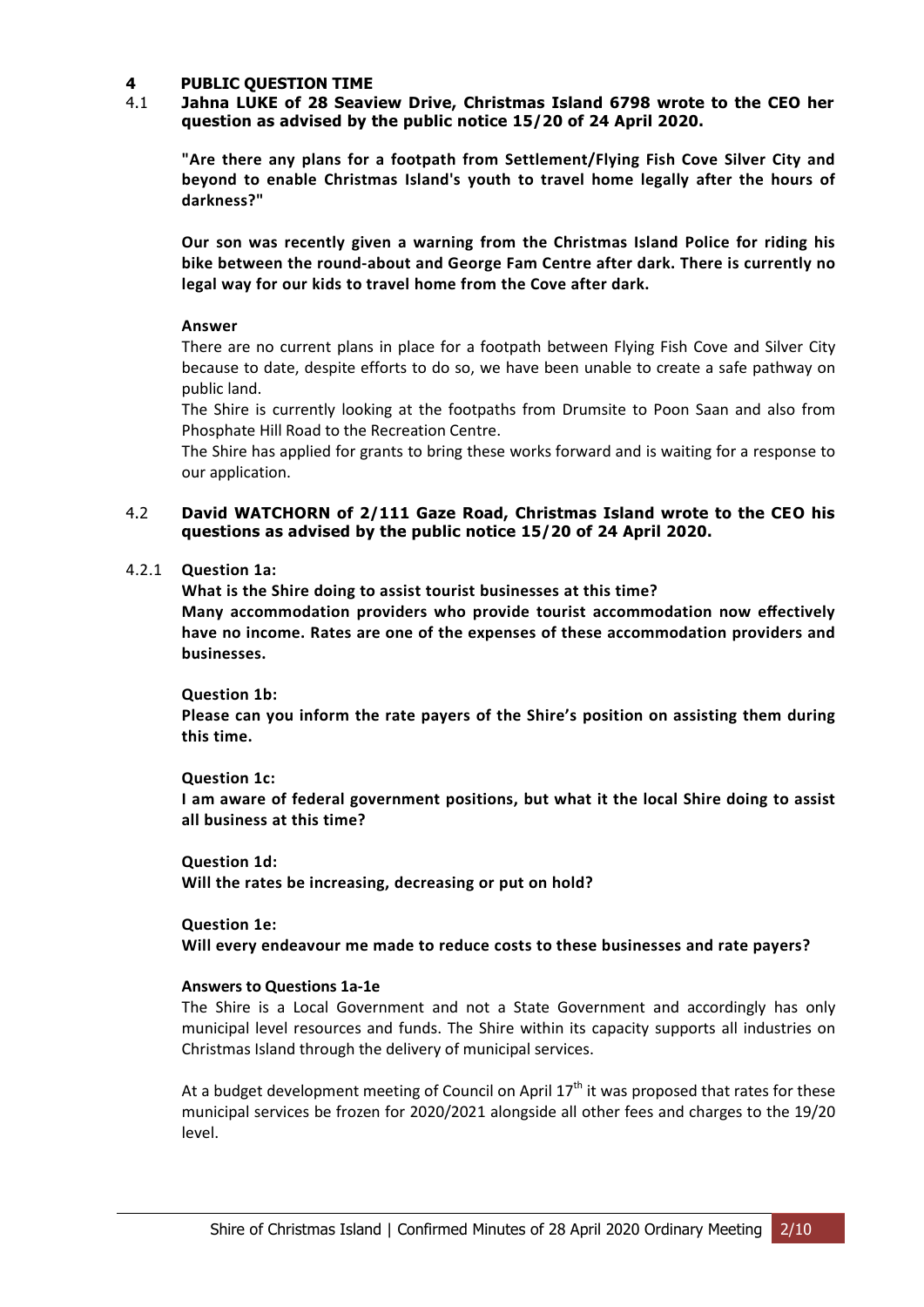In addition, it was proposed that a 2.5% discount on rates be applied on early payment of rates. The Shire is not pursuing legal action on current outstanding rates and is negotiating with individuals on their outstanding rates.

The Shire has also waived tip entry costs to the public, and will be looking at the possible waiving of Development and Building Fees together with a fast tracking process for such applications.

The Shire of Christmas Island is proposing a COVID19 Stimulus Package in the 2020/2021 budget of some \$700,000. This was proposed to Council at the 17th April budget development meeting for their consideration. Details of this can only be made available after adoption of the budget.

The application of these initiatives are within the Shire's capacity and will offer businesses relief in these difficult times.

# 4.2.2 **Question 2:**

**During the Covid-19 pandemic, what is the Shire doing or planning to do to support or improve business services in particular, tourism services on the island for when the island reopens to non-residents in the future?**

## **Answer**

The Shire provides services across parks, gardens, waste and roads primarily. These are being maintained throughout the COVID-19 pandemic as per normal.

The final stage of the Our Streets Are Our Museums public art program is yet to be completed, with further artwork to come. This had been planned for after the 2020 wet season; border controls have now put it on hold for the time being.

The Shire is maintaining commitments to the CI Marathon and Territory Week as two activities that attract offshore participation regularly. We note that year on year the visitor numbers for both events have been increasing since 2017. These two activities may proceed this year if COVID-19 travel, social gathering and sporting restrictions are lifted.

## 4.2.3 **Question 3:**

**When is the Smith point trail going to be reopened? It has been out of action for many months now.**

## **Answer**

As the Smith Point Walk Trail is not a Shire Asset and lies completely within Commonwealth land; the Shire has approached the Commonwealth on numerous occasions regarding repairs to the Smith Point Walk Trail with no success.

To remove trees and replace the damaged structures of the walk trail will take approximately two to three months to complete.

The Shire will commence works on the re-establishment of the Smith Point Trail utilising recycled plastic planks to be produced by Eco Crab which is now located at the Shire's old works depot in the Roundabout precinct.

## 4.2.4 **Question 4:**

**During the Covid-19 pandemic, there have been a number of closures, (library, playgrounds) or adjustment of hours (Tip)**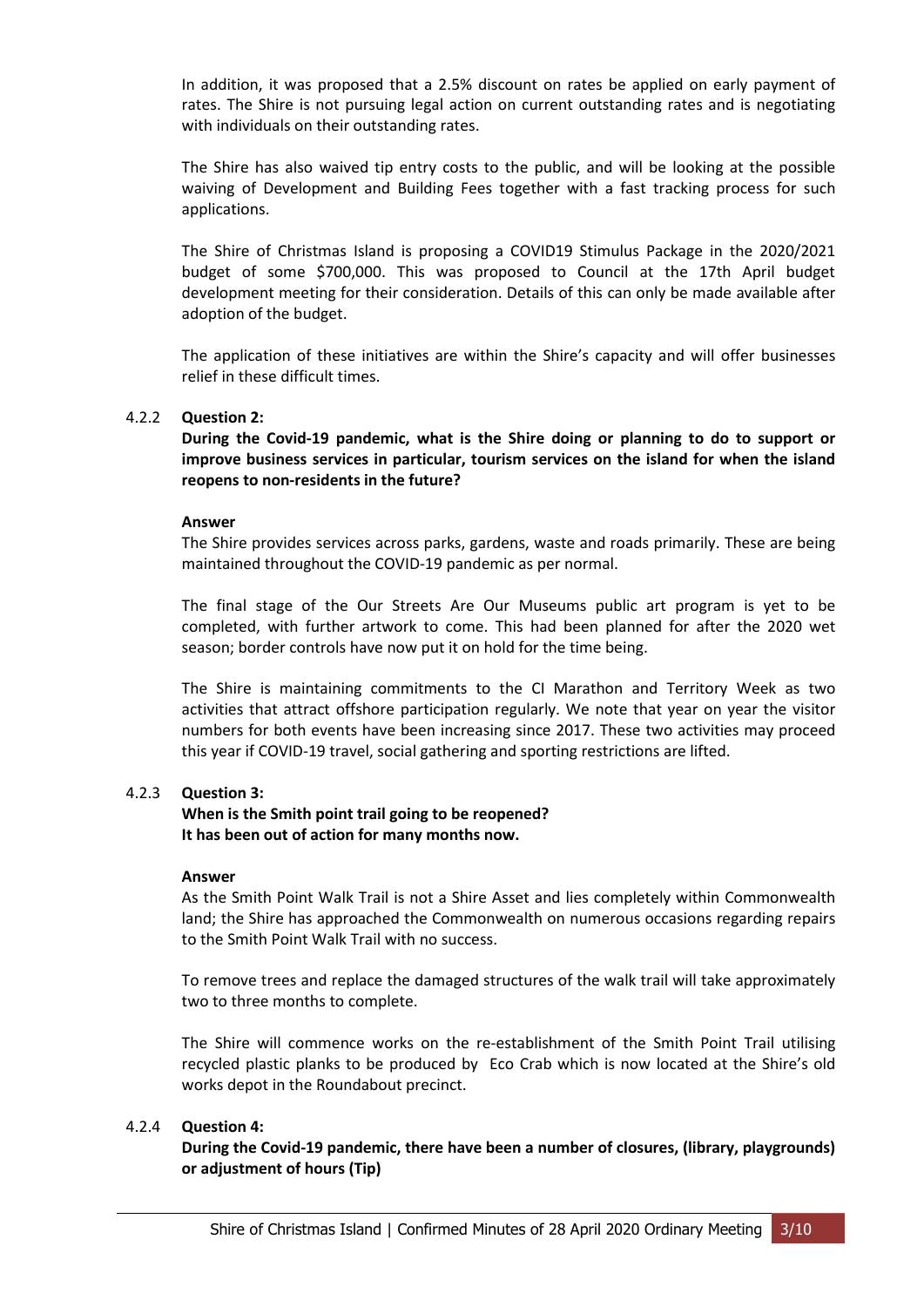**How can the rate payers be sure that the staff in these roles have been suitably redeployed or stood down for a period if necessary?**

#### **Question 5a:**

**Can the Shire inform the community of the number of workers that have been stood down or been given extra benefits during this time, or duties changed/reallocted? I am not asking for personal details, however, should a group of employees, be stood down, or received extra benefits, the Shire should be transparent on what has been negotiated during this time.**

**Question 5b: If employees have been stood down, or unable to work, are they receiving full benefits?**

**Question 5c: How long will this be the case for?**

#### **Answer to Questions 4-5c**

No Shire workers have been stood down as a result of the COVID-19 response. A number of employees over 70 years of age in accordance with the Prime Minister's recommendation have been encouraged to remain at home. A number in their late 60s who have identified themselves as having risk factors are also staying at home based on the Prime Minister's recommendation. The Shire has, in accordance with the shutdown directives, closed its Library, the Community Hall and introduced social distancing into its office operations. There have been some organizational changes with employees rostering in and out of the George Fam Centre during the day. No employee has had their income reduced as a result of

these changes or received extra benefits.

The duration of these changes will remain in place until the current restrictions are lifted.

## 4.2.5 **Question 6:**

**There is a perceived conflict of interest in the Shire, amongst the community, when it comes to some of it members being part of the Christmas Island Workers Union and negotiations with the Shire with regard to employment.**

**Can the shire confirm and advise to ratepayers how and what procedures are involved to ensure that there is no conflict of interest when it comes to enterprise agreements, remuneration, numbers of workers or capacity of workers roles?**

#### **Answer**

There is no conflict of interest in employees being members of a Union and negotiating with their employer as a bargaining unit under the provisions of the Fair Work Act 2009. All of the Shire's Enterprise Agreements have been made and implemented in accordance with the provisions of the Fair Work Act 2009.

## 4.2.6 **Question 7a:**

**The CCC committee last month began posting on social media, for the first time, under a Shire's full time staff members name. Many members of the community questioned the memberships of the committee.**

**Can the Shire please tell the community who is actually on this committee?**

## **Question 7b:**

**How is this committee represented by members of the community working in tourism or accommodation providers, restaurants and small business?**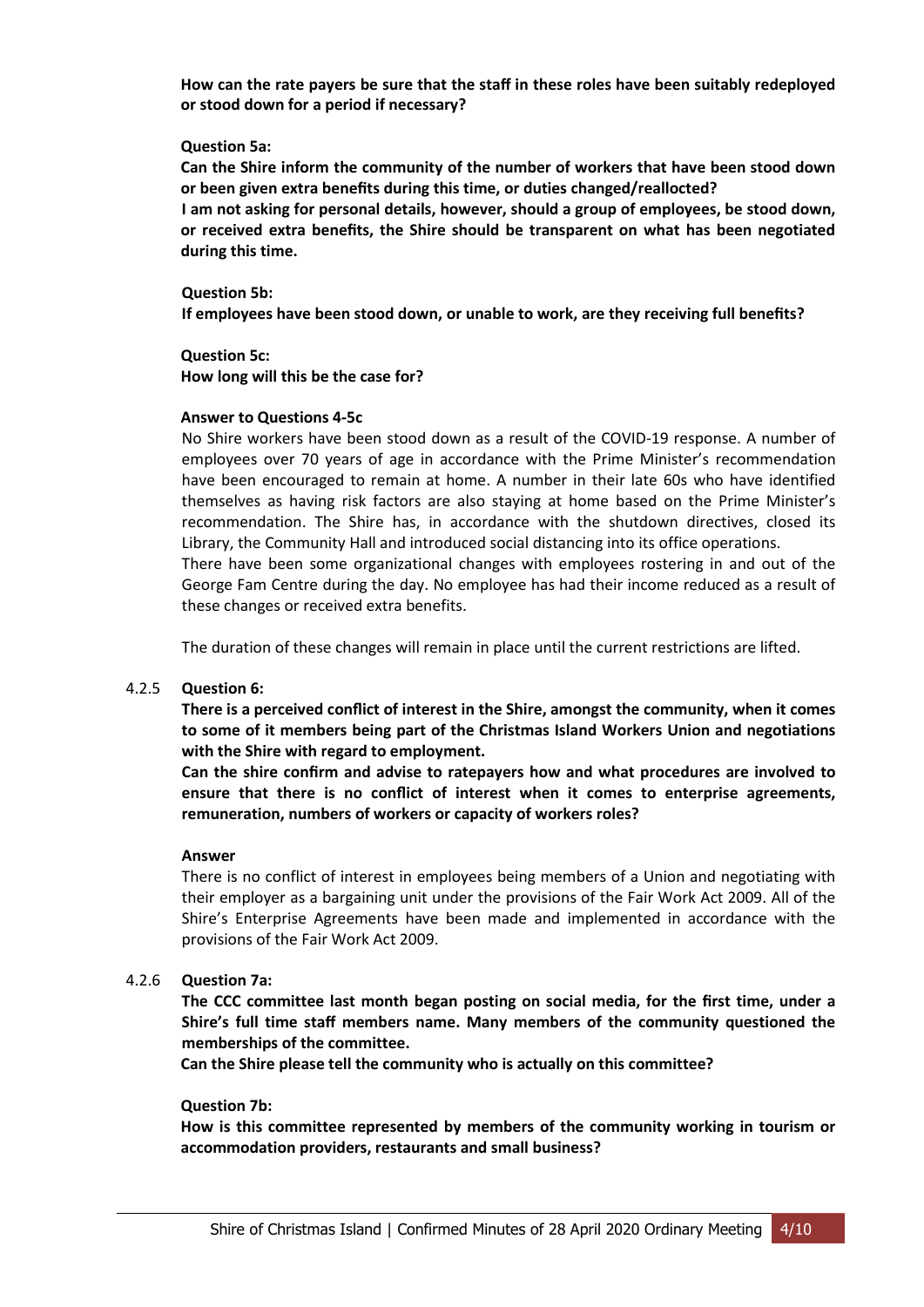#### **Question 7c: How is this committee recruited and reviewed? And how often?**

#### **Question 7d:**

**Can the Shire also explain how conflict of interest is dealt with within this committee, should members of this committee be "wearing two hats"?**

#### **Answer to Questions 7a-7d**

The names of persons and the organisations they represent on the CCC are provided in the Minutes of the March 2020 Council Ordinary meeting.

The charter of the CCC provides for membership of island social, cultural, business and union organisations. Every two years a local council election is held in accordance with the Local Government Act (WA) (C I). At each election appointments of members of all council committees, including the CCC, end. The newly elected Council decides which committees are to be reconstituted and the appointment of members of the committees at an Ordinary Council meeting following the election. The Local Government (Rules of Conduct) Regulations 2007 set out uniform rules to guide the behaviour of persons on councils and committees of council. Regulation 11 prescribes how and when disclosure of an interest, including an impartiality interest, must be made.

A standing item in the agenda of all council and committee meetings is: declaration of interest of members. A member, who has a conflict or impartiality interest in a matter on the agenda of a meeting must declare an interest.

## 4.2.7 **Question 8a:**

**As many economists are predicting a downturn in the Australian economy, Christmas Island's economy is also in doubt, with lower tourism numbers, no visitors, mine shutdown for 3 months of the year already. Many residents have been required to reduce their working hours, salaries, take jobkeepers or jobseekers payments.**

**Can the Shire explain how it is being prudent with expenses currently to ensure that any costs to ratepayers and business are passes on?**

## **Answer to Question 8a**

The Shire constantly maintains vigilance around spending and rate payers would be pleased to know it passes the annual audit with the Office of the Auditor General WA with consistency and to a high degree.

Examples of where Council has been vigilant around spending includes coming in under budget by \$100k on recent replacement of plant and equipment through judicious research and tender processes to ensure best market price is discovered. The Shire has zero debt, owing no bank or other institution monies. The Shire requires no borrowing into the foreseeable future given the prudent financial discipline of the current and previous budgets.

## 4.2.8 **Question 8b:**

**While there may have been a budget approved last year, how is this being adjusted with the current changing events?**

## **Answer to Question 8b**

A proposed working budget was presented to Council April 17<sup>th</sup>. Further drafting will be made taking into account the Council's input for a final budget to be submitted for adoption for the new financial year at a future Ordinary Meeting of Council.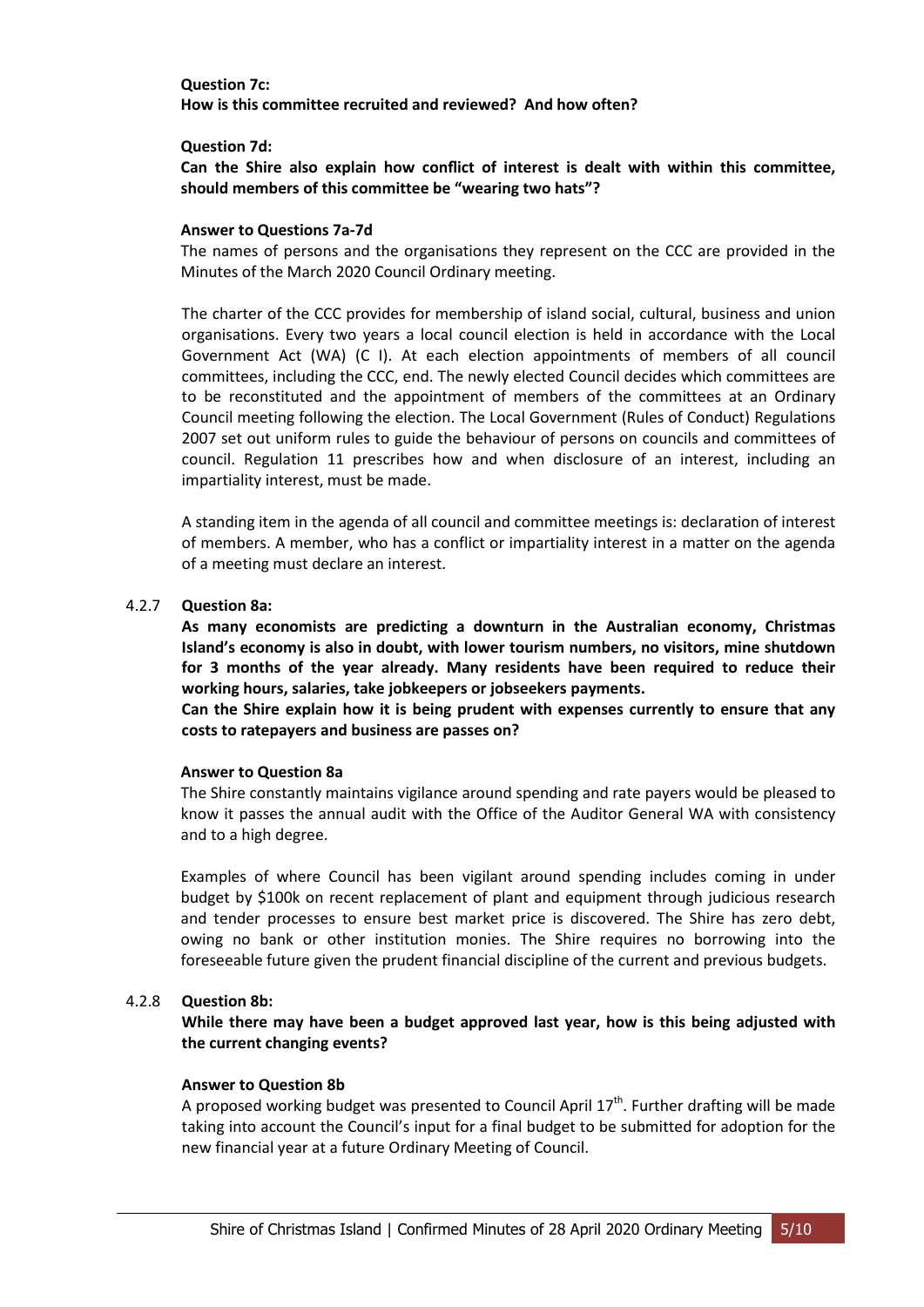**Question 8c: If it is not being adjusted, why not, and who decides this is the policy**

**Question 8d: Is it going to be reviewed imminently?**

**Answer to 8c – 8d** Refer to the pervious answer 8b

#### 4.2.9 **Question 9: When will the review of the Town planning scheme2 take place in 2020?**

# **Answer**

It will take place in the new financial year, 2020/2021, with a view to adopt within the financial year

- 4.3 Azmi YON acknowledged the work that the Shire was doing in the COVID pandemic.
- 4.4 Cr FOO Kee Heng has fielded queries from the public regarding the WA change in policy in having up to 10 person gatherings in WA and wanted to know when this was going to be lifted on Christmas Island?

Cr THOMSON advised that the Administrator has asked that the Shire provides advice on which restrictions may be lifted. This matter will be addressed in Item 12, New Business of an Urgent Nature Introduced by Decision of the Meeting.

Cr Kelvin LEE raised that he also fielded queries from constituents around the COVID restrictions and when these may be lifted?

Cr THOMSON advised that questions on this topic will be addressed in Item 12.

Cr ZAINAL Would Council give consideration to a kerb side pick-up waste tip run in the near future in the recognition that residents are using the pandemic period to clean their residences? The CEO will consult with Works Manager Graeme HEDDITCH on this suggestion.

# <span id="page-8-0"></span>**5 APPLICATIONS FOR LEAVE OF ABSENCE**

# <span id="page-8-1"></span>**6 PETITIONS/DEPUTATIONS/PRESENTATIONS**

## <span id="page-8-2"></span>**7 CONFIRMATION OF MINUTES OF PREVIOUS MEETINGS/BUSINESS ARISING FROM THE MINUTES OF PREVIOUS MEETINGS**

## **7.1 MINUTES OF ORDINARY COUNCIL MEETING HELD ON 24 MARCH 2020** Members considered the unconfirmed minutes.

**Council Resolution Moved: Cr LEE Seconded: Cr WOO Res. No: 32/20** That Council adopt the unconfirmed minutes of the 24 March 2020 Council Meeting. **Carried: 9/0**

# 7.2 **Business Arising from the Minutes of Previous Meetings**

7.2.1 Cr THOMSON advised the Council that the CEO has made a request to vary the agreed contract renewal that Council passed as item 13.1 in the March Ordinary Meeting. The CEO has requested that in light of the COVID pandemic the salary increment he is due under the agreed contract renewal be postponed until 1 July 2021.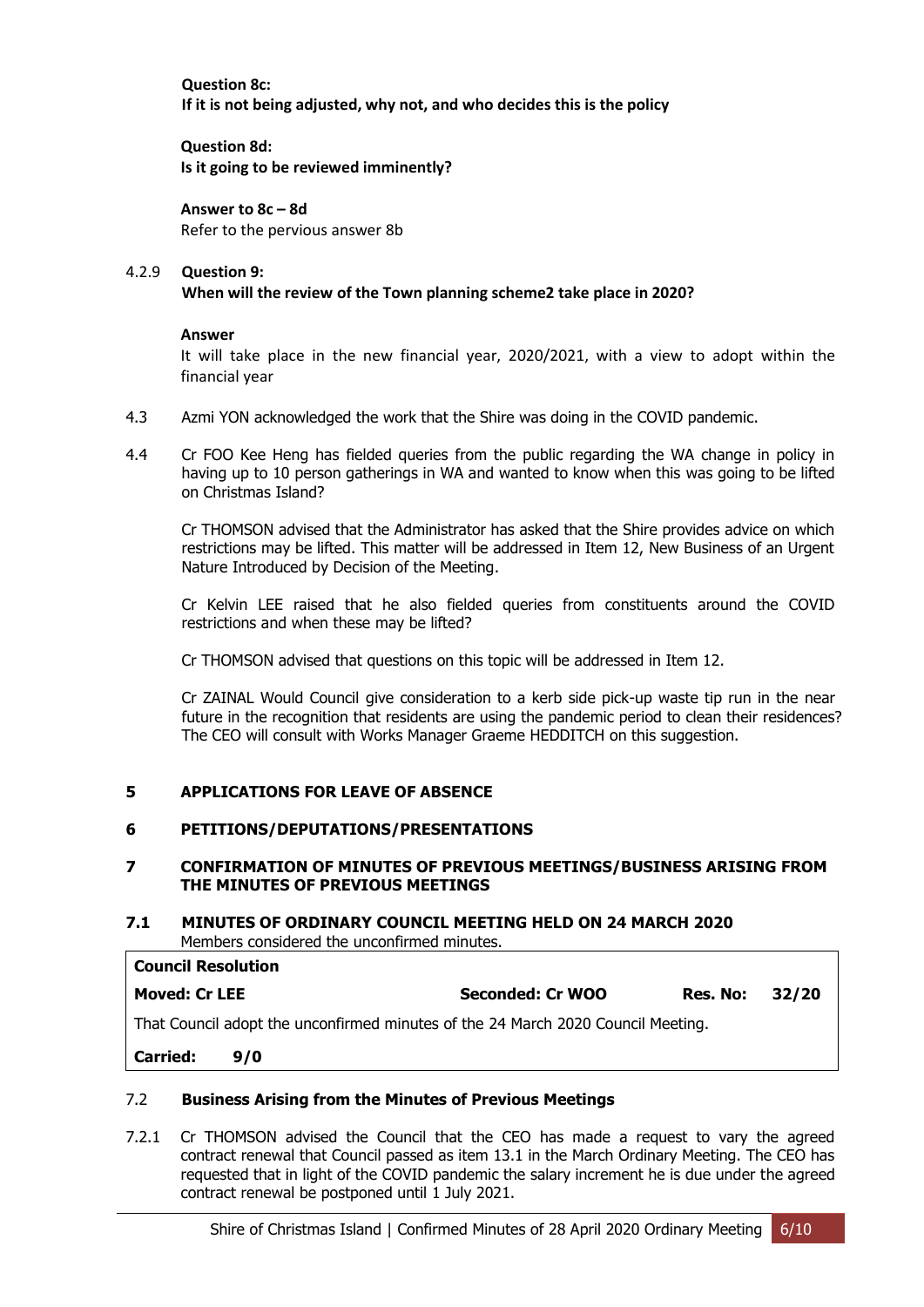The contract states that the salary increment starts from the commencement of the contract term 12 January 2021. Deferring the payment of the salary increase until 1 July 2021 will mean that there will not be an increase in the CEO's salary from 12 January 2021. The CEO and the President have signed a contract variation in accordance with the CEO's request. That variation document will be attached to the CEO's contract file.

Cr THOMSON thanked the CEO for surrendering the pay increment in this manner at this time.

## <span id="page-9-0"></span>**8 ANNOUNCEMENTS BY PRESIDING MEMBER WITHOUT DISCUSSION**

8.1 Cr THOMSON stated that under the Community Assistance Grant (CAG) policy, Islanders and island organisations can request assistance during the year. For sums of up to \$1000 the President may approve requests for assistance. Each such approval by the President must be reported to the next Ordinary Meeting of Council.

Cr THOMSON advised that the Christmas Island Women's Association (CIWA) has requested \$665 to purchase a lawnmower for the Women's Refuge Centre in accordance with the CAG policy. Cr THOMSON advised he has approved the payment requested by the CIWA for the purchase of a lawnmower for the Women's Refuge Centre.

## <span id="page-9-1"></span>**9 REPORTS OF COMMITTEES**

9.1 Minutes of Community Consultative Committee Meetings

| <b>Council Resolution</b>                                                                                                                               |     |                           |                |  |
|---------------------------------------------------------------------------------------------------------------------------------------------------------|-----|---------------------------|----------------|--|
| <b>Moved: Cr WOO</b>                                                                                                                                    |     | <b>Seconded: Cr MASLI</b> | Res. No: 33/20 |  |
| That the unconfirmed Minutes of the Community Consultative Committee meetings of March $23^{\text{rd}}$ ,<br>April $1st$ , and April $2nd$ be received. |     |                           |                |  |
| Carried:                                                                                                                                                | 9/0 |                           |                |  |

## **10 REPORTS OF OFFICERS**

<span id="page-9-2"></span>**10.1 Chief Executive Officer**

10.1.1 SOCI – COVID-19 Response

| <b>Council Resolution</b>                                                       |                  |                |  |
|---------------------------------------------------------------------------------|------------------|----------------|--|
| <b>Moved: Cr YON</b>                                                            | Seconded: Cr LEE | Res. No: 34/20 |  |
| Council notes the actions as reported by the CEO on the SOCI COVID-19 Response. |                  |                |  |

**Carried: 9/0**

10.1.2 Proposed Retrospective Grouped Dwelling Addition (deck)

|    | <b>Council Resolution</b>                                                                                                                                                                                                                                                            |                            |          |       |
|----|--------------------------------------------------------------------------------------------------------------------------------------------------------------------------------------------------------------------------------------------------------------------------------------|----------------------------|----------|-------|
|    | <b>Moved: Cr LEE</b>                                                                                                                                                                                                                                                                 | <b>Seconded: Cr ZAINAL</b> | Res. No: | 35/20 |
|    | That Council grants approval for the development and use of the site to accommodate retrospective<br>building additions $-$ (deck) subject to the following conditions:                                                                                                              |                            |          |       |
|    | All development shall be in accordance with the approved development plans (attached) that<br>form part of this development approval.                                                                                                                                                |                            |          |       |
| 2. | This development approval will expire if the approved development is not substantially<br>commenced within two (2) years of the date of issue of this approval, or, within any extended<br>period of time for which the Shire of Christmas Island has granted prior written consent. |                            |          |       |

**Carried: 9/0**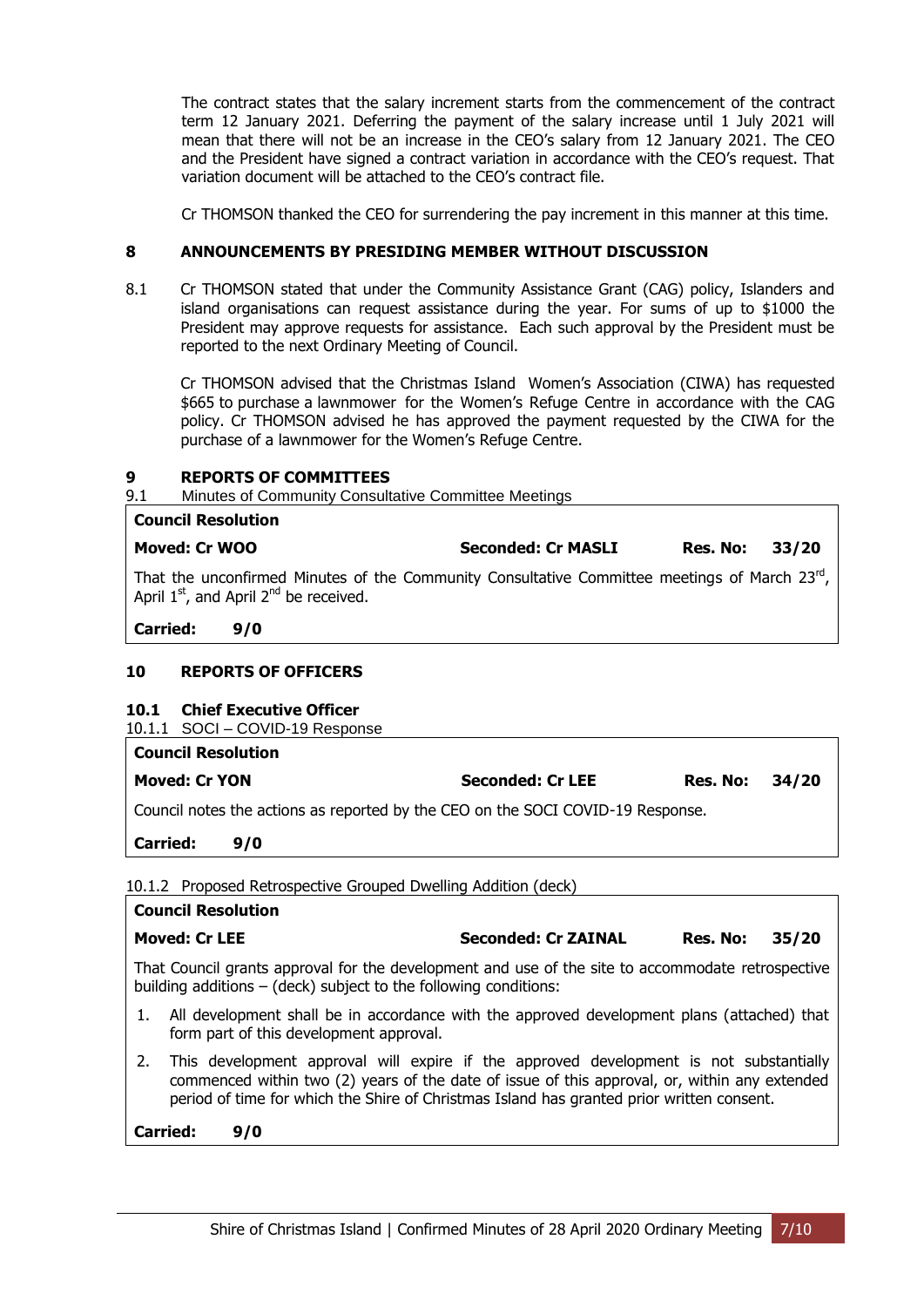## 10.1.3 Settlement Foreshore Recreation Reserve Management Order

|              | <b>Council Resolution</b>                               |                                                                                                                                                                                                                                                                            |          |       |
|--------------|---------------------------------------------------------|----------------------------------------------------------------------------------------------------------------------------------------------------------------------------------------------------------------------------------------------------------------------------|----------|-------|
|              | <b>Moved: Cr YON</b>                                    | <b>Seconded: Cr SAW</b>                                                                                                                                                                                                                                                    | Res. No: | 36/20 |
|              | Council determines as follows:                          |                                                                                                                                                                                                                                                                            |          |       |
| a)           |                                                         | Having given consideration to the Settlement Cinema Masterplan – Land Tenure (management<br>Order) Options April 2020 proposal Council agrees to adoption of Option 2 and to proceed to<br>formal advertisement of Option 2 for public comment for the period of 24 days;  |          |       |
| b)           | the Director IOT Administration (ref. Attachment C);    | To acknowledge a request from Calmy Planning & Design, on behalf of the Shire (ref.<br>Attachment B), to obtain from the Commonwealth the Management Order for the foreshore<br>Reserve commensurate to the land area required to implement Option 2 and the response from |          |       |
| $\mathsf{C}$ | maintenance of the area required to implement Option 2; | To commit to the management and necessary funds to the implementation and on-going                                                                                                                                                                                         |          |       |
| d)           |                                                         | To obtain written support for Option 2 from the Chinese Literary Association;                                                                                                                                                                                              |          |       |
| e)           | encompassing the land required to implement Option 2.   | Prepare a self-assessment under the Environmental Protection & Biodiversity Act 1999 (Cth)                                                                                                                                                                                 |          |       |
|              | <b>Carried:</b><br>9/0                                  |                                                                                                                                                                                                                                                                            |          |       |

<span id="page-10-0"></span>

| <b>Council Resolution</b>                                                             |     |                  |          |       |
|---------------------------------------------------------------------------------------|-----|------------------|----------|-------|
| <b>Moved: Cr LEE</b>                                                                  |     | Seconded: Cr FOO | Res. No: | 37/20 |
| That Council approves the expenditure as presented in March 2020 Schedule of Accounts |     |                  |          |       |
| <b>Carried:</b>                                                                       | 9/0 |                  |          |       |
|                                                                                       |     |                  |          |       |

## 10.2.2 Financial Statements - March 2020

| <b>Council Resolution</b>                                                            |     |                  |                       |  |
|--------------------------------------------------------------------------------------|-----|------------------|-----------------------|--|
| <b>Moved: Cr MASLI</b>                                                               |     | Seconded: Cr FOO | <b>Res. No: 38/20</b> |  |
| That Council receives the Financial Statements of March 2020 for the Municipal Fund. |     |                  |                       |  |
| <b>Carried:</b>                                                                      | 9/0 |                  |                       |  |

10.2.3 Outstanding Rates/Debtors Report 31 March 2020

| <b>Council Resolution</b> |                         |                |  |
|---------------------------|-------------------------|----------------|--|
| <b>Moved: Cr LEE</b>      | <b>Seconded: Cr YON</b> | Res. No: 39/20 |  |
| The report is noted.      |                         |                |  |
| <b>Carried:</b><br>9/0    |                         |                |  |

# <span id="page-10-1"></span>**10.3 Manager Community/Recreation Services & Training**

- <span id="page-10-2"></span>**10.4 Manager Works, Services & Waste**
- <span id="page-10-3"></span>**10.5 Manager Governance, Research, Policy & Grants**
- <span id="page-10-4"></span>**11 ELECTED MEMBERS MOTIONS OF WHICH PREVIOUS NOTICE HAS BEEN GIVEN**
- <span id="page-10-5"></span>**12 NEW BUSINESS OF AN URGENT NATURE INTRODUCED BY DECISION OF THE MEETING**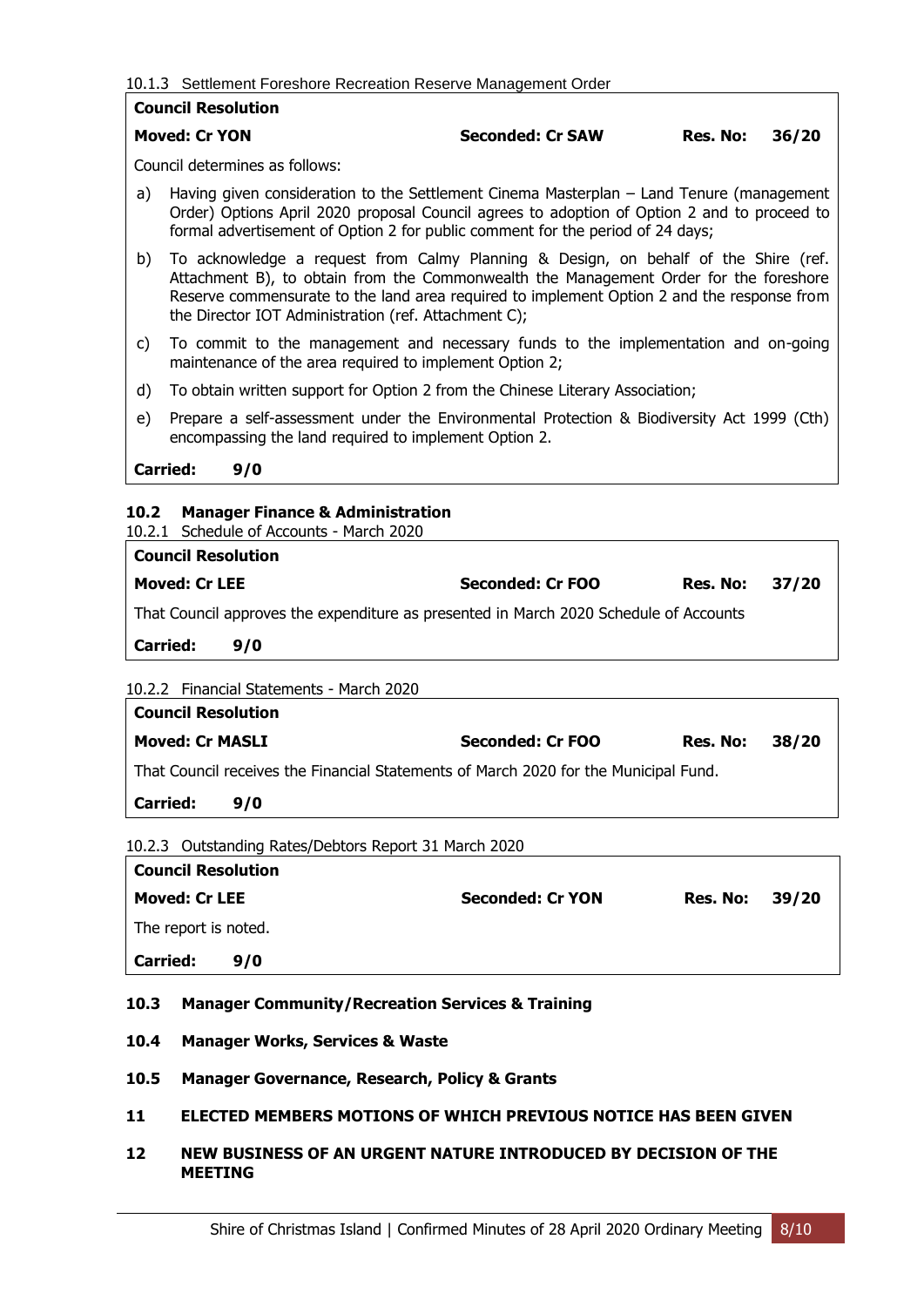| <b>Council Resolution</b> |                         |          |       |
|---------------------------|-------------------------|----------|-------|
| <b>Moved: Cr YON</b>      | <b>Seconded: Cr LEE</b> | Res. No: | 40/20 |

That the Council receive new business regarding the Administrator's request for Council's advice on relaxation of COVID19 restrictions applied on Christmas Island.

# **Carried: 9/0**

## 12.1 Administrator's Request Council's Advice on easing COVID-19 restrictions

CEO David PRICE was contacted earlier in the day by the Administrator after the Emergency Management Meeting Committee meeting they both participated in. The Administrator requested that Council consider what COVID19 restrictions may be considered by the EMC as a first stage in the relaxing of current restrictions. The CEO noted the Administrator's request and undertook to obtain Council's advice at the Ordinary Meeting at 7pm  $28<sup>th</sup>$  April 2020.

The first was that the public library was proposed to be opened to the public, with a limit of two library goers at a time.

The second proposal was to open the parks and playgrounds on island. The reasoning for this was that the children are already at school utilising the school playgrounds and interacting with each other.

The third proposal was for social gathering sizes to be raised from two. Social gatherings indoors are to still follow social distancing measures at 4 sqm per person.

The fourth proposal was to open  $CKI - CI$  flights without quarantine being imposed.

No proposals were put to CEO regarding lifting of restrictions on religious gatherings or the restrictions that apply to eateries and pubs. CEO informed the meeting that raising of restrictions will be tiered by authorities as time went on.

Council discussed all proposals.

Consensus of support found for first three proposals; noting that Hari Raya will present an indoors social distancing challenge for households that residents would have to manage.

On CKI-CI inter-island travel all Councillors agreed that each island should be kept separate and continue the policy of self-isolation. Council reasoned that we would present a vector of weakness to Cocos (Keeling) Islands and that they would present the same to Christmas; it was more prudent to maintain the current separation regime.

Cr THOMSON raised an additional proposal; that testing of the population be pursued assertively with a wide ranging testing regime including asymptomatic people. Cr THOMSON advised that the World Health Organisation is learning new behaviour of the virus in regards to second wave infections, immunities and so forth on a daily basis. The WHO has been consistent in recent messaging in regards to encouraging as wide a testing regime a government could logistically do in their respective nations as possible.

Cr THOMSON put forward that testing was an important component in managing the spread of COVID19 at this stage. Noted that the Victorian Government is significantly extending testing in the community; and the Chief Medical Officer was advising that national testing would extend to anyone with cold symptoms, as opposed to symptoms plus history of travel or exposure to a known COVID carrier at the beginning of the crisis.

CEO Price put forward lifting of restrictions should go hand in hand with tracing / tracking programs, the establishment of a suitable testing regime on island and planning for an outbreak on the island a la the north west of Tasmania outbreak.

Councillors had no objections against testing and agreed to this as a proposal.